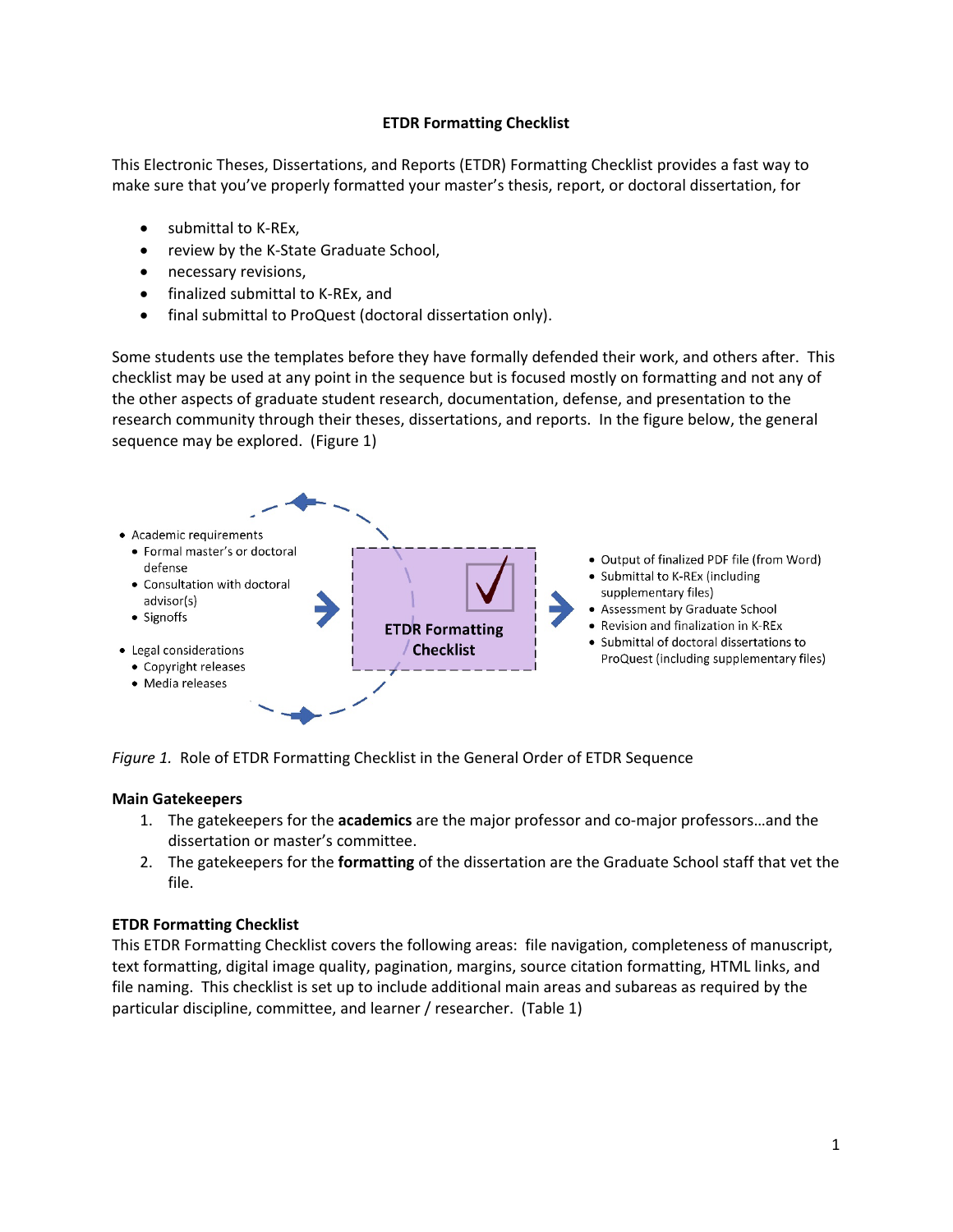*Table 1.* ETDR Formatting Checklist

| <b>Main Areas</b>            | <b>Related Subareas</b>                       | <b>Check</b>      |            |
|------------------------------|-----------------------------------------------|-------------------|------------|
|                              |                                               | <b>MS Word or</b> | <b>PDF</b> |
|                              |                                               | <b>LaTeX</b>      |            |
|                              |                                               | ✓                 |            |
| <b>File Navigation</b>       |                                               |                   |            |
| (ability to go to            |                                               |                   |            |
| manuscript contents          |                                               |                   |            |
| with a click from            |                                               |                   |            |
| various lists)               |                                               |                   |            |
|                              | Text style for text hierarchy                 |                   |            |
|                              | Placement of captions (and anchors)           |                   |            |
|                              | <b>Working Table of Contents (TOC)</b>        |                   |            |
|                              | Working List of Figures                       |                   |            |
|                              | <b>Working List of Tables</b>                 |                   |            |
|                              | Working List of Abbreviations / Terms /       |                   |            |
|                              | Equations (if used)                           |                   |            |
| Completeness of              |                                               |                   |            |
| Manuscript                   |                                               |                   |            |
|                              | All required sections included                |                   |            |
|                              | Optional sections added, as needed            |                   |            |
| <b>Text Formatting</b>       |                                               |                   |            |
|                              | Proper text style to enable file navigation   |                   |            |
|                              | (H1, H2, H3; body text, etc.)                 |                   |            |
|                              | Proper capitalization                         |                   |            |
|                              | <b>Consistent text formatting</b>             |                   |            |
| <b>Digital Image Quality</b> |                                               |                   |            |
|                              | High resolution (and high resolution settings |                   |            |
|                              | in Word) > 350 dpi                            |                   |            |
|                              | Visual sharpness                              |                   |            |
|                              | Color as CMYK (cyan, magenta, yellow, and     |                   |            |
|                              | black), not RGB (red, green, and blue)        |                   |            |
|                              | Sufficient color contrast (accessibility)     |                   |            |
|                              | Proper aspect ratio (no accidental stretching |                   |            |
|                              | or skewing)                                   |                   |            |
|                              | Accurate in-image-annotations and labeling    |                   |            |
|                              | (and readability)                             |                   |            |
|                              | Appropriate captioning (for file navigation)  |                   |            |
| Table Layout                 |                                               |                   |            |
|                              | Portrait or landscape layout for easier       |                   |            |
|                              | viewability of tables (and / or figures)      |                   |            |
| Pagination                   |                                               |                   |            |
|                              | Correct pagination (no visible page numbers   |                   |            |
|                              | for front matter, until Table of Contents, at |                   |            |
|                              | which point small Roman numerals (i, ii, iii, |                   |            |
|                              | etc.) are used through until Chapter 1, at    |                   |            |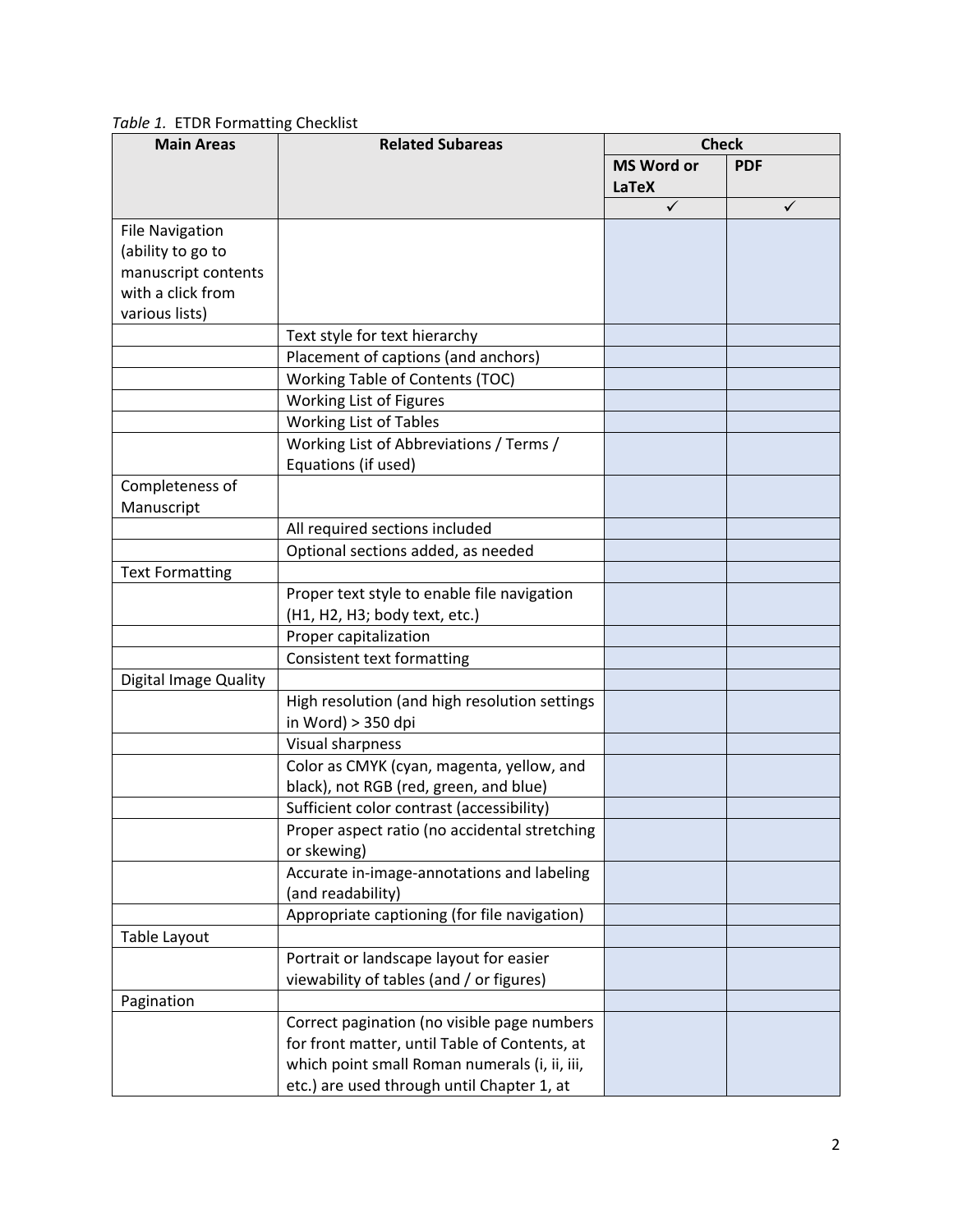|                        | which point natural whole numbers are<br>used (1, 2, 3, etc.), starting with 1. |                                 |   |
|------------------------|---------------------------------------------------------------------------------|---------------------------------|---|
| <b>Main Areas</b>      | <b>Related Subareas</b>                                                         | <b>Check</b>                    |   |
|                        |                                                                                 | <b>MS Word or</b><br><b>PDF</b> |   |
|                        |                                                                                 | <b>LaTeX</b>                    |   |
|                        |                                                                                 | $\checkmark$                    | ✓ |
| <b>Margins</b>         |                                                                                 |                                 |   |
|                        | 1" all around edges                                                             |                                 |   |
| May have 1.5" in the   |                                                                                 |                                 |   |
| left for physical      |                                                                                 |                                 |   |
| printing and binding   |                                                                                 |                                 |   |
|                        | Consistent margins                                                              |                                 |   |
| <b>Source Citation</b> |                                                                                 |                                 |   |
| Formatting             |                                                                                 |                                 |   |
|                        | Proper source citation formatting in-body                                       |                                 |   |
|                        | Proper source citation formatting in                                            |                                 |   |
|                        | bibliography / references                                                       |                                 |   |
|                        | * This is especially important for those using                                  |                                 |   |
|                        | online bibliography services because of                                         |                                 |   |
|                        | different functioning of these programs and                                     |                                 |   |
|                        | the complex nuances of variant source                                           |                                 |   |
|                        | citation methods in different disciplines.                                      |                                 |   |
| <b>HTML Links</b>      |                                                                                 |                                 |   |
|                        | Live HTML links (so actually pointing to a                                      |                                 |   |
|                        | destination on the Internet and Web)                                            |                                 |   |
|                        | Activated HTML links (linked in a clickable                                     |                                 |   |
|                        | way from Word, LaTeX, and PDF formats)                                          |                                 |   |
| <b>File Naming</b>     | Format must be                                                                  |                                 |   |
|                        | FirstnameLastNameGraduationYearYYYY.pdf                                         |                                 |   |
|                        | in the exported file (from MS Word or LaTeX                                     |                                 |   |
|                        | formats)                                                                        |                                 |   |
| Other                  |                                                                                 |                                 |   |
|                        |                                                                                 |                                 |   |
|                        |                                                                                 |                                 |   |

**Checking word-processor and .pdf formats.** Note that the Microsoft Word or LaTeX file has to be checked once, and then the exported transcoded .pdf also has to be checked to make sure that the various file aspects transferred correctly. This refers to the two rightmost columns in the table.

**Multi-language considerations.** If you are using multiple languages, please check how each is represented. Feel free to build on the table for other "checks".

**Preparation for submission to K-REx repository.** Once the .pdf is approved, work on a listing of "key words" that represent your work, so you can advance to the next step of inputting your thesis, dissertation, or report in K-REx. (If you have supplementary files, those should be put into good order, too.)